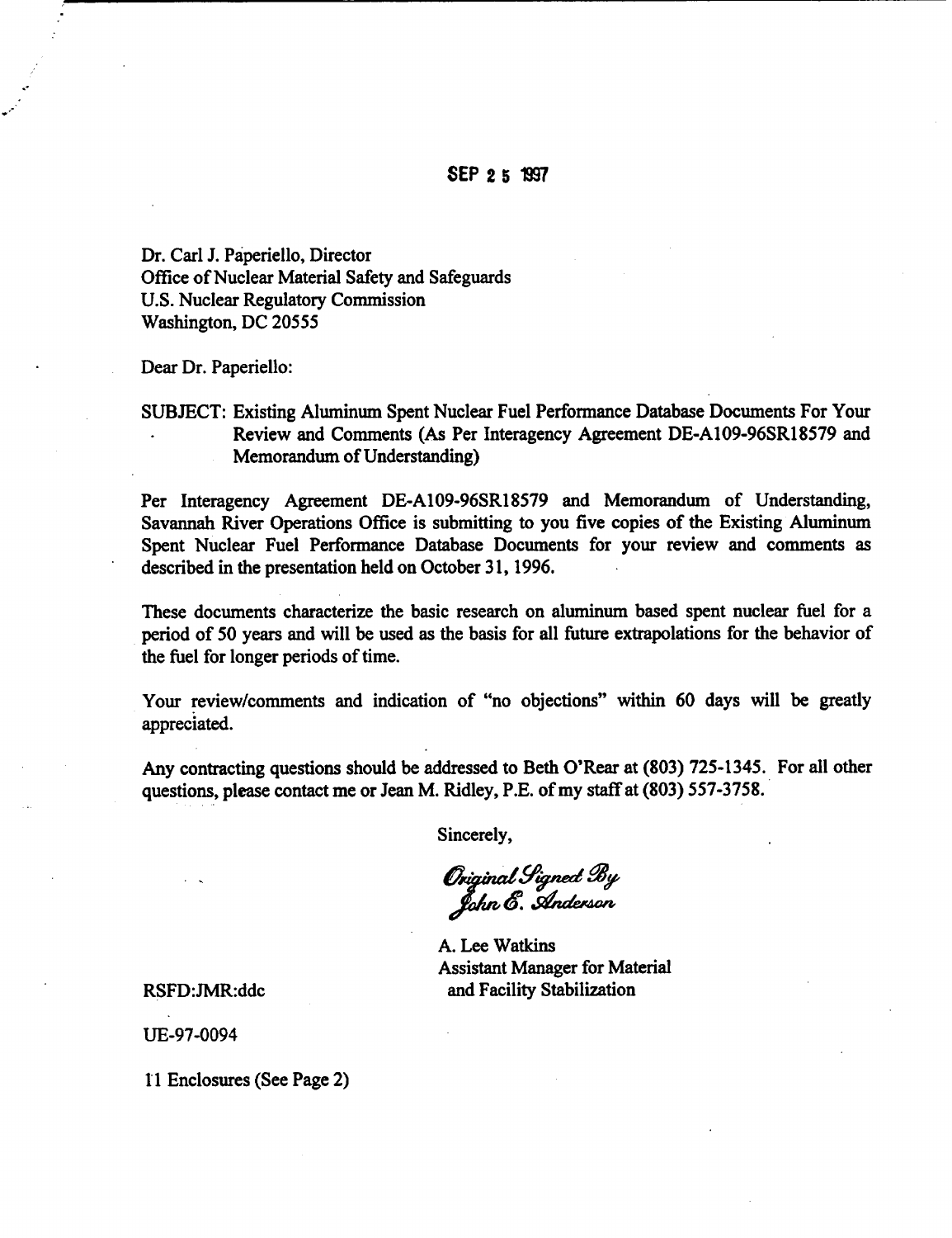## Dr. Paperiello

## 11 Enclosures

- 1. Material Issues in Interim Storage and Direct Disposal of Clad Spent Nuclear Fuel
- 2. Creep Analysis for Materials<br>Test Reactor (MTR) Fuel Test Reactor (MTR) Assemblies in Dry Storage
- 3. Evaluation of Corrosion of Aluminum-Based Reactor Fuel Cladding Materials During Dry Storage
- 4. Acceptance Criteria for Interim Dry Storage Aluminum Alloy Clad Spent Nuclear Fuels
- 5. Plan for Development of Technologies for Direct Disposal of Aluminum Spent Nuclear Fuel
- 6. Task Plan for Development of Technologies Aluminum-Base Spent Nuclear Fuel
- 7. Task Plan for Characterization of DOE Aluminum Spent Nuclear Fuel
- 8. Task Plan for Engineering Test Protocol for Metallic Alloys Waste Forms
- 9. Vapor Corrosion of Aluminum Cladding Alloys and Aluminum-Uranium Fuel<br>Materials in Storage **Environments**
- 10. Alternative Aluminum Spent<br>Nuclear Fuel Treatment Treatment<sup>1</sup> Technology Development Status Report
- 11. Evaluation of Codisposal Viability for Aluminum-Clad DOE-Owned Spent Fuel: Phase I, Intact Codisposal Canister